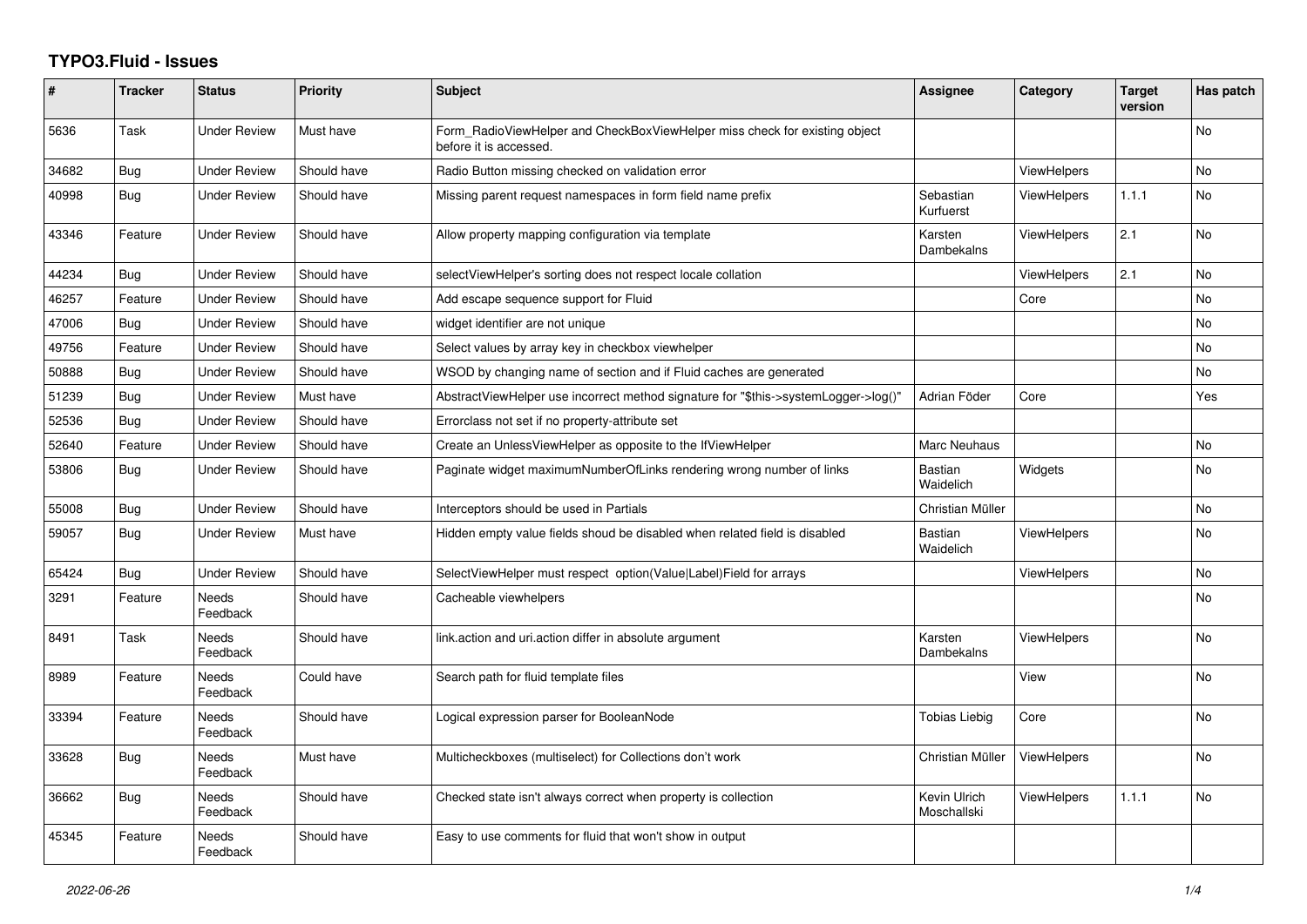| #     | <b>Tracker</b> | <b>Status</b>            | <b>Priority</b>      | <b>Subject</b>                                                                                              | <b>Assignee</b>        | Category           | <b>Target</b><br>version | Has patch |
|-------|----------------|--------------------------|----------------------|-------------------------------------------------------------------------------------------------------------|------------------------|--------------------|--------------------------|-----------|
| 46091 | Task           | <b>Needs</b><br>Feedback | Should have          | Show source file name and position on exceptions during parsing                                             |                        |                    |                          | <b>No</b> |
| 46289 | <b>Bug</b>     | Needs<br>Feedback        | Should have          | Enable Escaping Interceptor in XML request format                                                           |                        | View               | 2.0.1                    | No        |
| 58862 | Bug            | Needs<br>Feedback        | Should have          | FormViewHelper doesn't accept NULL as value for \$arguments                                                 | Bastian<br>Waidelich   | <b>ViewHelpers</b> |                          | Yes       |
| 5933  | Feature        | Accepted                 | Should have          | Optional section rendering                                                                                  | Sebastian<br>Kurfuerst | ViewHelpers        |                          | <b>No</b> |
| 9005  | Feature        | Accepted                 | Could have           | Fluid Template Analyzer (FTA)                                                                               | Sebastian<br>Kurfuerst |                    |                          |           |
| 28551 | Bug            | Accepted                 | Should have          | (v4) backport VHTest                                                                                        | Sebastian<br>Kurfuerst |                    |                          | No        |
| 1907  | Feature        | <b>New</b>               | Could have           | Default values for view helpers based on context                                                            |                        | Core               |                          |           |
| 3481  | Bug            | New                      | Should have          | Use ViewHelperVariableContainer in PostParseFacet                                                           |                        | Core               |                          | <b>No</b> |
| 3725  | Feature        | New                      | Could have           | <b>CSS Engine</b>                                                                                           | Christian Müller       | ViewHelpers        |                          | <b>No</b> |
| 4704  | Feature        | New                      | Should have          | Improve parsing exception messages                                                                          |                        | Core               |                          |           |
| 7608  | Feature        | New                      | Could have           | Configurable shorthand/object accessor delimiters                                                           |                        | Core               |                          | Yes       |
| 8648  | Bug            | New                      | Should have          | format.crop ViewHelper should support all features of the crop stdWrap function                             |                        | ViewHelpers        |                          | No        |
| 9514  | Feature        | New                      | Should have          | Support explicit Array Arguments for ViewHelpers                                                            |                        |                    |                          |           |
| 9950  | Task           | New                      | Should have          | Binding to nested arrays impossible for form-elements                                                       |                        | <b>ViewHelpers</b> |                          |           |
| 10472 | Feature        | <b>New</b>               | Could have           | Fluid Standalone distribution                                                                               |                        | Core               |                          | <b>No</b> |
| 10911 | Task           | New                      | Should have          | Tx_Fluid_ViewHelpers_Form_AbstractFormViewHelper->renderHiddenIdentityField<br>should be more reliable      |                        | <b>ViewHelpers</b> |                          | <b>No</b> |
| 12863 | <b>Bug</b>     | New                      | Should have          | Attributes of a viewhelper can't contain a '-'                                                              | Sebastian<br>Kurfuerst | Core               |                          | No        |
| 13045 | Bug            | New                      | Should have          | Entity decode of strings are different between if-conditions and output of variable                         |                        |                    |                          |           |
| 26658 | Task           | New                      | Won't have this time | Make Form ViewHelpers consistent                                                                            |                        | <b>ViewHelpers</b> |                          | No        |
| 26664 | Task           | New                      | Won't have this time | Clean up Form ViewHelpers                                                                                   |                        | <b>ViewHelpers</b> |                          | No        |
| 27607 | Bug            | New                      | Must have            | Make Fluid comparisons work when first element is STRING, second is NULL.                                   |                        | Core               |                          | No        |
| 28549 | Bug            | <b>New</b>               | Should have          | make widgets cacheable, i.e. not implement childnodeaccess interface                                        |                        |                    |                          | <b>No</b> |
| 28550 | Bug            | New                      | Should have          | (v4) make widgets cacheable, i.e. not implement childnodeaccess interface                                   |                        |                    |                          | <b>No</b> |
| 28552 | Bug            | New                      | Should have          | (v5) write ViewHelper test for compiled run; adjust functional test to do two passes<br>(uncached & cached) |                        |                    |                          | No        |
| 28553 | Bug            | <b>New</b>               | Should have          | improve XHProf test setup                                                                                   |                        |                    |                          | <b>No</b> |
| 28554 | <b>Bug</b>     | <b>New</b>               | Should have          | (v4) implement feature flag to disable caching                                                              |                        |                    |                          | <b>No</b> |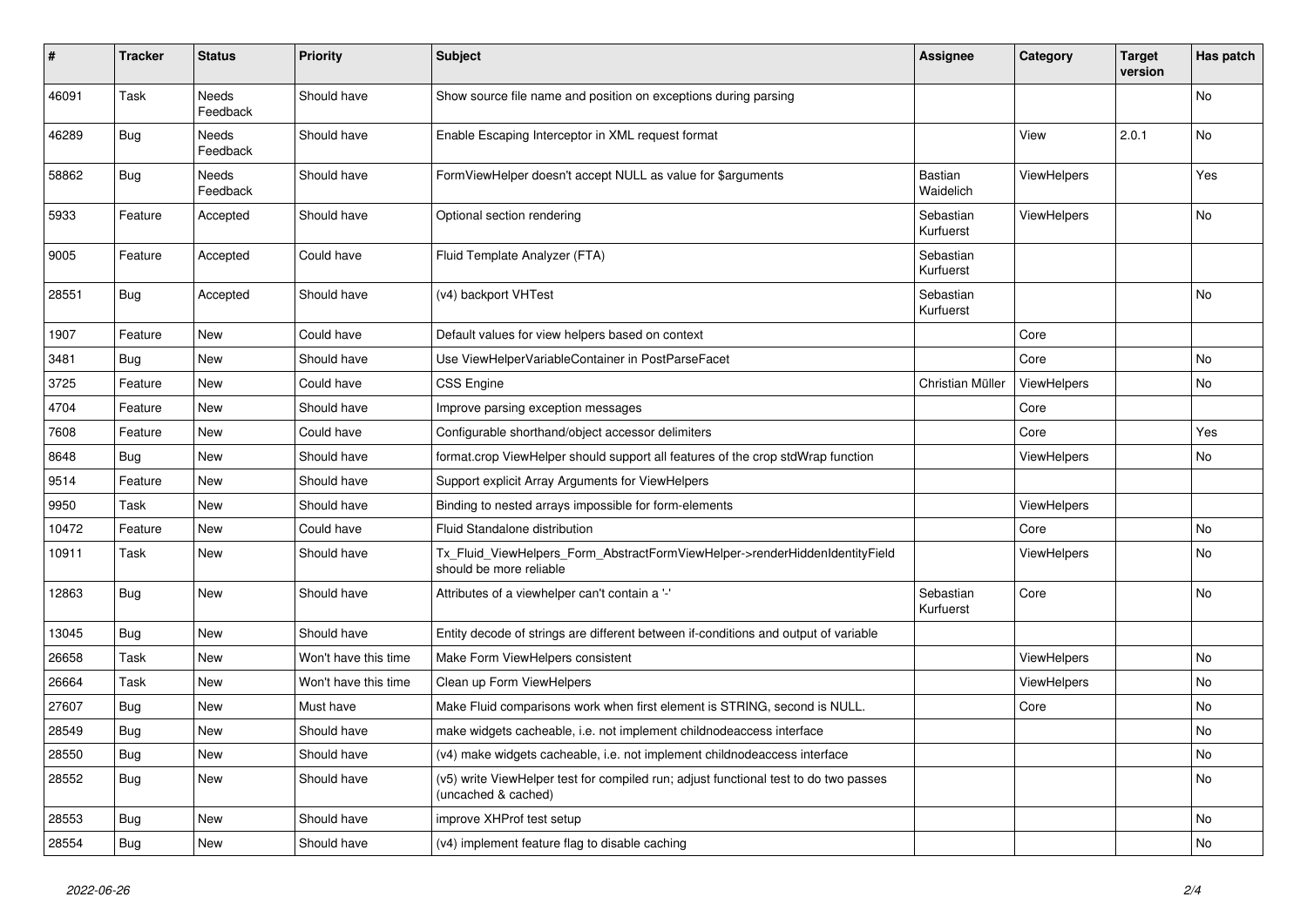| #     | <b>Tracker</b> | <b>Status</b> | <b>Priority</b> | Subject                                                                                       | Assignee               | Category    | <b>Target</b><br>version | Has patch |
|-------|----------------|---------------|-----------------|-----------------------------------------------------------------------------------------------|------------------------|-------------|--------------------------|-----------|
| 30555 | Feature        | New           | Could have      | Make TagBuilder more extensible                                                               |                        | Core        |                          | No        |
| 30937 | Bug            | New           | Should have     | CropViewHelper stringToTruncate can't be supplied so it can't be easily extended              |                        | ViewHelpers |                          | Yes       |
| 31955 | Feature        | New           | Should have     | f:uri.widget                                                                                  |                        | Widgets     |                          | No        |
| 32035 | Task           | New           | Should have     | Improve fluid error messages                                                                  |                        | Core        |                          | Yes       |
| 33215 | Feature        | New           | Should have     | RFC: Dynamic values in ObjectAccess paths                                                     |                        |             |                          | No        |
| 33551 | Bug            | New           | Must have       | View helper values break out of a partial scope                                               | Sebastian<br>Kurfuerst | Core        |                          | No        |
| 34309 | Task           | <b>New</b>    | Could have      | Unknown ViewHelpers cause exception - should be handled more graceful                         |                        | ViewHelpers |                          | No        |
| 36410 | Feature        | New           | Should have     | Allow templates to send arguments back to layout                                              |                        | ViewHelpers |                          | No        |
| 36559 | Feature        | New           | Could have      | New widget progress bar                                                                       |                        |             |                          | Yes       |
| 36655 | Bug            | New           | Should have     | <b>Pagination Links</b>                                                                       |                        | Widgets     |                          | No        |
| 37095 | Feature        | New           | Should have     | It should be possible to set a different template on a Fluid TemplateView inside an<br>action | Christopher<br>Hlubek  |             |                          | No        |
| 37619 | Bug            | <b>New</b>    | Should have     | Fatal Error when using variable in name attribute of Section ViewHelper                       |                        | ViewHelpers |                          | No        |
| 38130 | Feature        | New           | Should have     | Checkboxes and multiple select fields should have an assignable default value                 |                        |             |                          | No        |
| 38369 | Bug            | New           | Must have       | Resource ViewHelpers should not fall back to request package                                  |                        | View        |                          | No        |
| 39936 | Feature        | New           | Should have     | registerTagAttribute should handle default values                                             |                        | ViewHelpers |                          | No        |
| 39990 | Bug            | New           | Should have     | Same form twice in one template: hidden fields for empty values are only rendered<br>once     |                        | Core        |                          | No        |
| 40064 | Bug            | New           | Must have       | Multiselect is not getting persisted                                                          |                        | ViewHelpers |                          | No        |
| 40081 | Feature        | New           | Should have     | Allow assigned variables as keys in arrays                                                    |                        |             |                          | No        |
| 42397 | Feature        | New           | Should have     | Missing viewhelper for general links                                                          |                        |             |                          | No        |
| 42743 | Task           | New           | Should have     | Remove inline style for hidden form fields                                                    |                        |             |                          | No        |
| 43071 | Task           | New           | Should have     | Remove TOKENS for adding fallback teplates in B                                               |                        |             |                          | No        |
| 43072 | Task           | New           | Should have     | Remove TOKENS for adding templates fallback in Backporter                                     |                        | View        |                          | No        |
| 45153 | Feature        | New           | Should have     | f:be.menus.actionMenuItem - Detection of the current select option is insufficient            |                        |             |                          | No        |
| 45384 | Bug            | <b>New</b>    | Must have       | Persisted entity object in widget-configuration cannot be deserialized (after reload)         |                        | Widgets     | 2.0.1                    | No        |
| 45394 | Task           | New           | Should have     | Forwardport Unit test for standalone view                                                     |                        | View        |                          | No        |
| 46545 | Feature        | New           | Should have     | Better support for arrays in options of SelectViewHelper                                      |                        |             |                          | No        |
| 47669 | Task           | New           | Should have     | FormViewHelper does not define the default request method                                     |                        |             |                          | No        |
| 48355 | Feature        | New           | Could have      | Assign output of viewhelper to template variable for further processing.                      |                        |             |                          |           |
| 49038 | Bug            | New           | Must have       | form.select does not select the first item if prependOptionValue is used                      |                        |             |                          | No        |
| 49600 | <b>Bug</b>     | New           | Should have     | f:form tag shown as a HTML on frontend                                                        |                        | ViewHelpers |                          | No        |